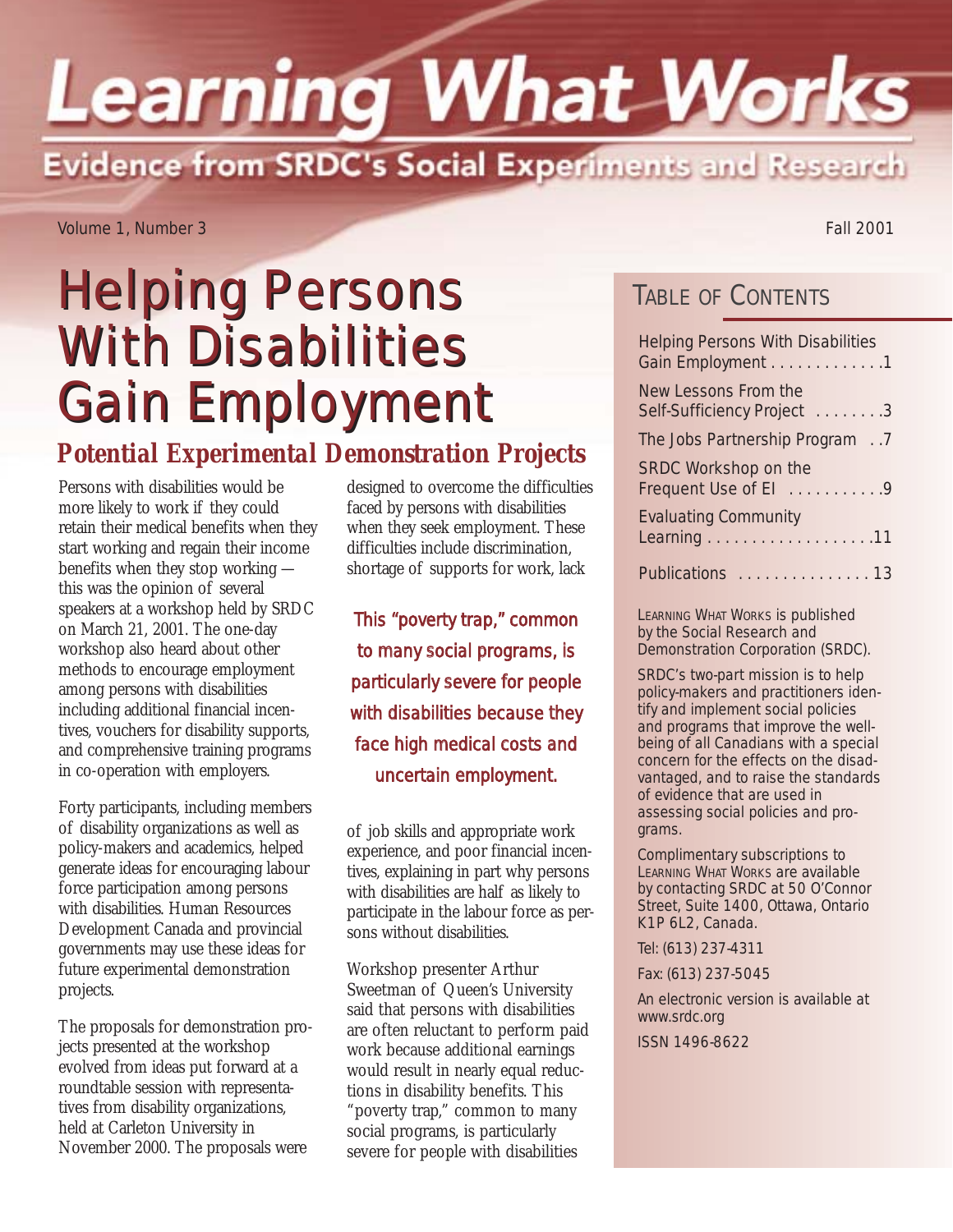because they face high medical costs and uncertain employment.

Sweetman suggested that persons with disabilities would be more likely to work if they were allowed to keep a large portion of their disability benefits while working. One of several potential projects outlined by Sweetman would allow recipients of disability benefits to earn up to \$1,000 per month without any reduction in disability benefits. Every \$100 of additional earnings would result in a \$25 reduction in disability payments. Participants would retain their medical benefits while working and would regain their disability income benefits if they left the labour force. Sweetman said his proposals could form a "baseline" experimental project to be compared with alternative program ideas providing additional assistance for people with disabilities.

One such alternative program idea involved vouchers to pay for the supports people with disabilities need to live and work. Roy Hanes of Carleton University described a voucher that could be used to purchase supports such as prosthetics, wheelchairs, medication, workplace redesign, and on-site personal care.

Hanes emphasized that the vouchers would leave persons with disabilities in control of determining what supports they need. There would be no outside needs assessments of the supports desired by a person with a disability. The current system often involves a medical professional determining need for a support even when the support is not directly medical in nature. This can lead to long delays waiting for medical appointments as well as disputes over what supports are necessary. The current system can also restrict job mobility by tying persons with disabilities to service providers at

a specific location. "People with disabilities know their needs best and it is they who should be controlling support services," Hanes said.

Hanes compared his voucher proposal to the "Ticket to Work" program implemented by the US Social Security Administration. Ticket to Work gives vouchers to persons with disabilities so that they can make their own choices about where to get job-related training and placement assistance. As well, employers and employee trainers are paid according to how long the participants remain employed.

### *Vouchers would leave persons with disabilities in control of determining what supports they need.*

Program participants receive medical benefits while working and can receive disability income benefits if they leave work.

Hanes praised the Ticket to Work program because its vouchers gave a large amount of control over services to the people the services were intended to help.

In contrast to the voucher system, Joan Westland of the Canadian Council on Rehabilitation and Work proposed that employers in high growth industries should play a significant role in deciding who receives training and the types of skills that are taught. In exchange, the employers would give a binding commitment to hiring graduates of training programs. The basic premise is that training programs are most effective when there is a committed employer.

Westland ventured that training tailored to the specific needs of committed employers allows 90 per cent of graduates to be retained successfully. She stressed that to be successful the program would rely on hard-working participants, strong management, and a comprehensive program to deal with all barriers to employment for persons with disabilities. These barriers included discrimination, lack of access to work, and lack of affordable supports for work and living.

"Programs that have not included complex strategies and multiple partners (especially employers) are expensive and without employment results," Westland said.

In subsequent discussions, some workshop participants questioned whether such an intensive program could be successfully scaled up to the provincial or national level.

Henry Enns and Deborah Stienstra of the Canadian Centre on Disability Studies proposed a comprehensive approach for students with disabilities somewhat similar to Westland's plan. Employers would be closely consulted on training issues in return for their guarantee of jobs for graduates of training programs. In addition, students and their families would receive a wide range of counselling services to prepare them for the job market.

This program idea was designed to help students with disabilities overcome their lack of work experience, intense attitudinal barriers, and mental health issues. "The key to helping youth is to provide supports before they finish school, college, or university," Enns and Stienstra said.

While still in school, the students would undergo full-time training for three consecutive summers with part-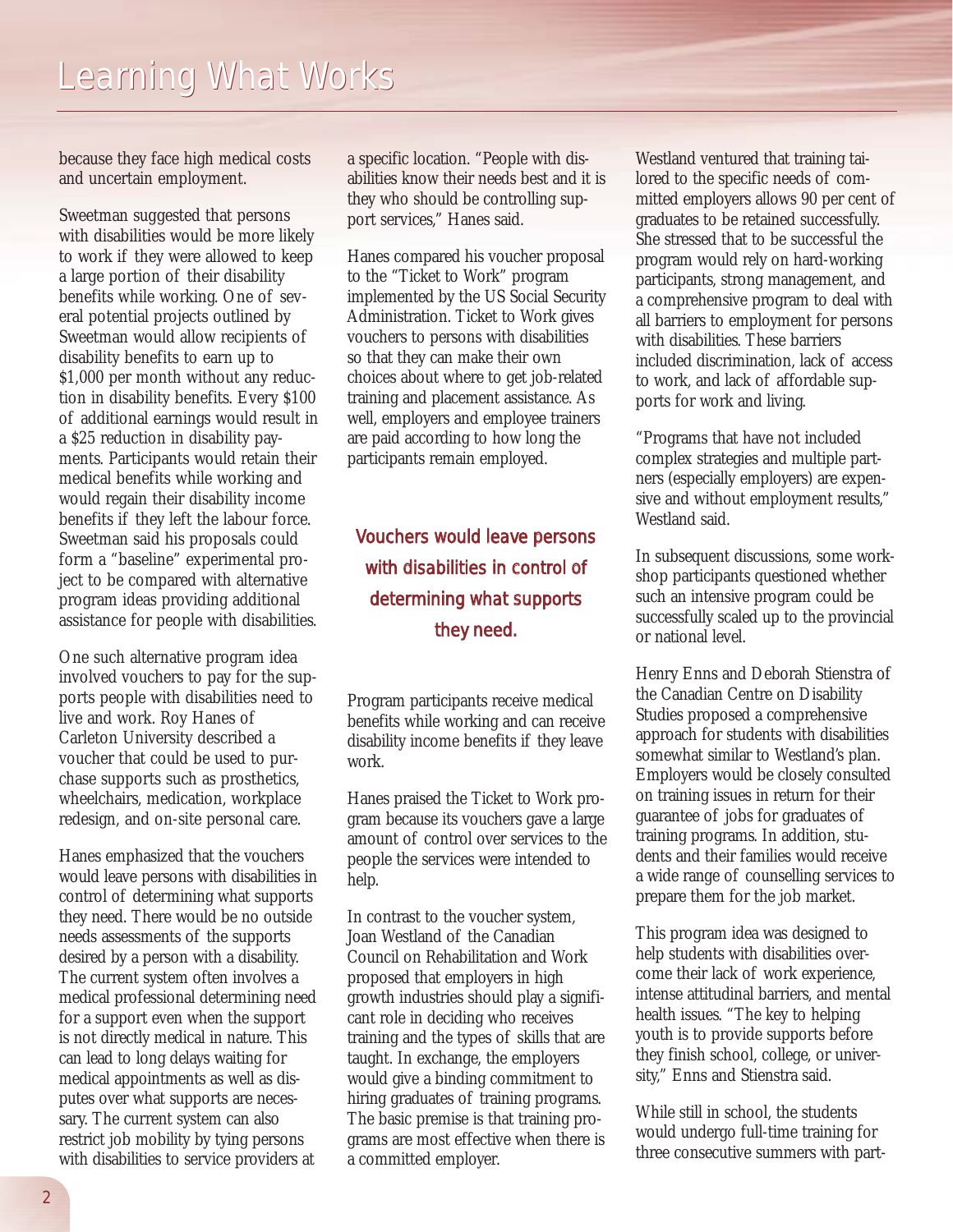### *Fall 2001 Fall 2001*

time training in the winter. In addition, Enns and Stienstra recommended close consultation between students, business, disability professionals, and family. A final aspect of the program idea was that students would continue to receive medical benefits while working and have their income benefits restored if they stopped working.

Derek Hum of the University of Manitoba described various financial incentives to encourage employment among persons with disabilities. These incentives could include an earnings supplement similar to SRDC's Self-Sufficiency Project, a wage subsidy, or a grant to cover the initial costs of going to work.

However, on the whole, Hum was pessimistic about the effectiveness of

*Training programs are most effective when there is a committed employer.*

these incentives. He argued that they could appear expensive, might cause resentment among persons without disabilities, and may, in some cases, reduce the amount of work done by some persons with disabilities.

A possible experimental project that emerged from the workshop would use Sweetman's plan for increased financial incentives as a baseline program. This package of incentives would test whether there are indeed a substantial number of persons with disabilities who are ready, able, and willing to work, but held back from employment by the rigidities and disincentives of benefit rules. In addition, a subset of the participants in the project could be offered vouchers or training to see what additional effect they might have on employment outcomes. Another possible project might test the relative effectiveness of giving control over training to persons with disabilities (the voucher approach) versus locating control over training with the employer. Among other things, one would expect different outcomes when it comes to the probability of subsequent employment.  $\blacklozenge$ 

## New Lessons From the New Lessons From the Self-Sufficiency Project Self-Sufficiency Project *Testing Options in the Delivery of Financial Incentives*

The Self-Sufficiency Project (SSP) was designed to test the effectiveness of temporary income supplements to increase employment among long-term welfare recipients both to reduce poverty and improve economic self-sufficiency. Historically, antipoverty programs that were not tied to employment sometimes reduced people's work effort and increased their reliance on public assistance. With the results reported to date, SSP has demonstrated that financial incentives can be effective in addressing problems of both poverty and dependence.

Although SSP's main "recipient study" revealed impressive results, questions remain about how an established SSPstyle supplement program might work, which the main study alone could not address. The study targeted a cross-section of long-term welfare recipients, so it measures the impact of a newly implemented program on people already receiving welfare.

• What would happen if new welfare applicants were aware of an SSP-type supplement in an established program? Would they be encouraged to

apply for and remain on welfare longer in order to qualify? In other words, are there negative "entry effects" of a financial incentive offer?

• How effective is offering a supplement alone? Could additional services improve the chances of individuals finding work in order to take advantage of the supplement?

SSP's designers anticipated the above questions and launched two parallel studies as part of SSP — the "applicant study" and SSP Plus. Two recent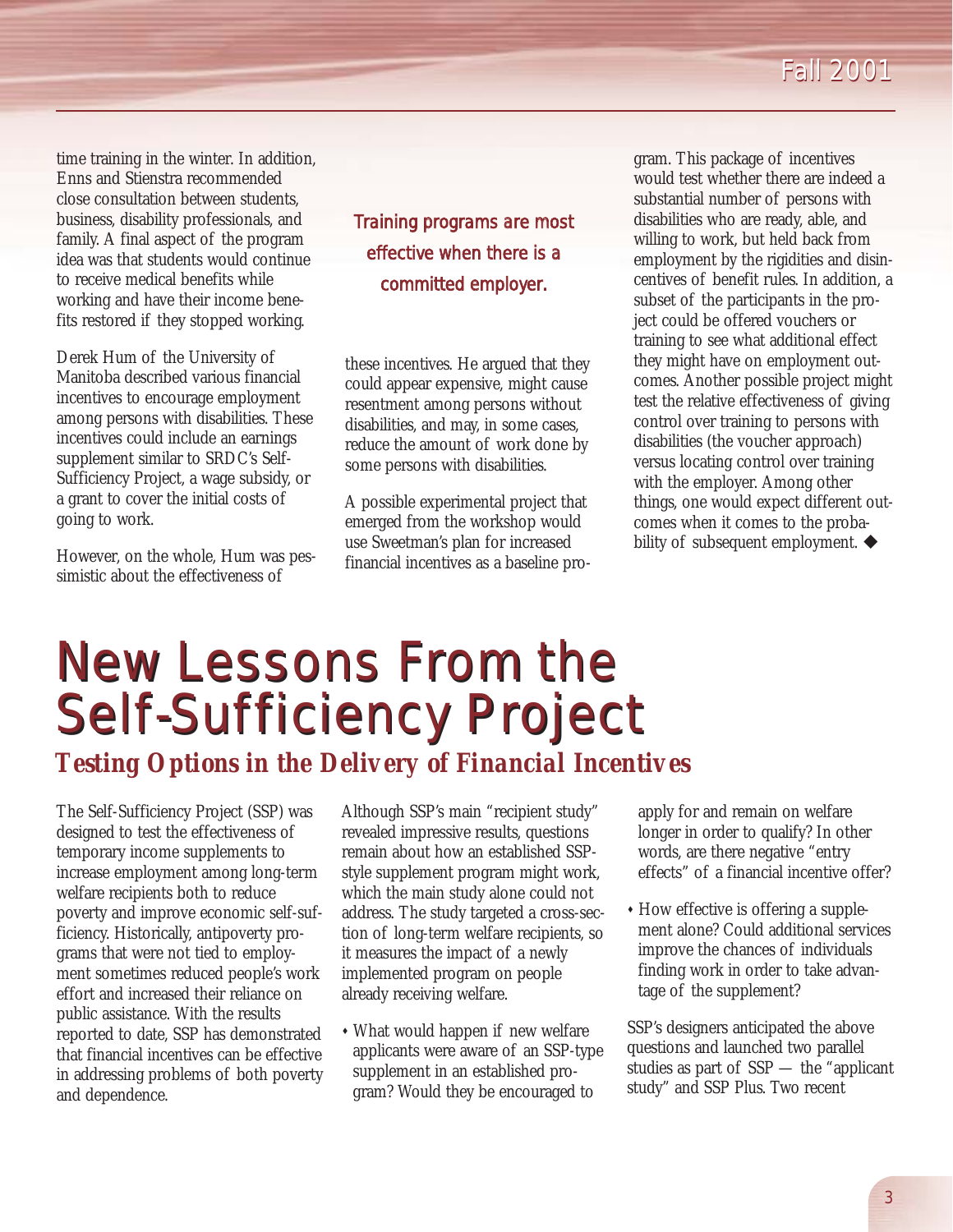reports from SRDC reveal how these alternative programs were faring after 36 months of supplement eligibility.

#### The SSP applicant study

If SSP were to become a newly implemented program, targeting social assistance/income assistance recipients who had been on welfare for at least one year, the main recipient study would provide reliable estimates of the impacts of this program. However, if a program like SSP had already been established for several years, all new welfare applicants would be aware of their potential eligibility for the supplement if they remained on social assistance for a year. This raises interesting questions about the potential impact that an established SSP-type program would have on the behaviour of new applicants for social assistance, both before and after they become eligible for the supplement.

Recruitment for the applicant study included only new applicants for income assistance (IA) in the lower mainland of British Columbia. The key design difference between the recipient and applicant studies was that applicants were recruited as they began a new spell of welfare receipt, unlike recipients who were recruited after a year or more of receipt.

Applicants were randomly divided into program and control groups. The program group was advised at recruitment that they could become eligible for the supplement if they remained on IA for a year. As a result, the applicant study simulates the environment that new welfare applicants would face in an established SSP-type program.

The SSP applicant study is able to answer two important questions. The primary goal was to determine whether new applicants for welfare would stay on IA longer in order to qualify for the earnings supplement being offered by SSP. A second purpose was to see whether the supplement would have any impact on the subsequent employment, earnings, income, and welfare receipt of the new welfare clients who were aware of their potential eligibility a year earlier. Would the program's impacts be similar to those seen for long-term clients in the recipient study who became eligible immediately?

Entry effects were minimal. Comparison of the treatment and control

group welfare records indicated that very few participants increased the length of time they stayed on welfare in order to qualify for the supplement offer (reported in *Do Work Incentives Have Unintended Consequences? Measuring "Entry Effects" in the Self-Sufficiency Project* by Gordon Berlin, Wendy Bancroft, David Card, Winston Lin, and Philip K. Robins, March 1998). SSP's one-year eligibility requirement, if implemented in an established program, would not substantially prolong stays on welfare.

#### 48-month results

The latest SRDC report on the applicant study, *When Financial Incentives Pay*

#### **Key Features of the Earnings Supplement for Applicants**

- **\* Full-time work requirement.** Supplement payments were made only to eligible single parents who worked an average of at least 30 hours per week and who were not receiving income assistance (IA).
- **\* Substantial financial incentive.** The supplement was calculated as half the difference between a participant's earnings from employment and an "earnings benchmark" initially set at \$37,000 in British Columbia. The supplement was roughly equal to the earnings of many low-wage workers (before taxes and work-related expenses).
- **\* Targeted at long-term recipients.** Eligibility for the supplement was limited to long-term welfare recipients (with at least one year of IA receipt). As a result, members of the applicant experiment had to stay on IA for the first year after entering the study to establish eligibility for the supplement.
- One year to take advantage of the offer. IA recipients who became eligible to receive the supplement at

the end of the first year were informed that they could sign up for the supplement if they found full-time work within the next 12 months (in other words, in the second year). If they did not sign up within 12 months, they could never receive the supplement.

- **\* Three-year time limit on supplement** receipt. Participants could collect the supplement for up to three calendar years from the time they began receiving it, as long as they were working full time and not receiving IA.
- " A voluntary alternative to welfare. Participation in the project was voluntary. However, to receive the SSP supplement, participants had to leave IA. After beginning supplement receipt, participants could decide at any time to return to IA, as long as they gave up supplement receipt and met the eligibility requirements for IA. They could also renew their supplement receipt by going back to work full time at any point during the three-year period in which they were eligible to receive the supplement.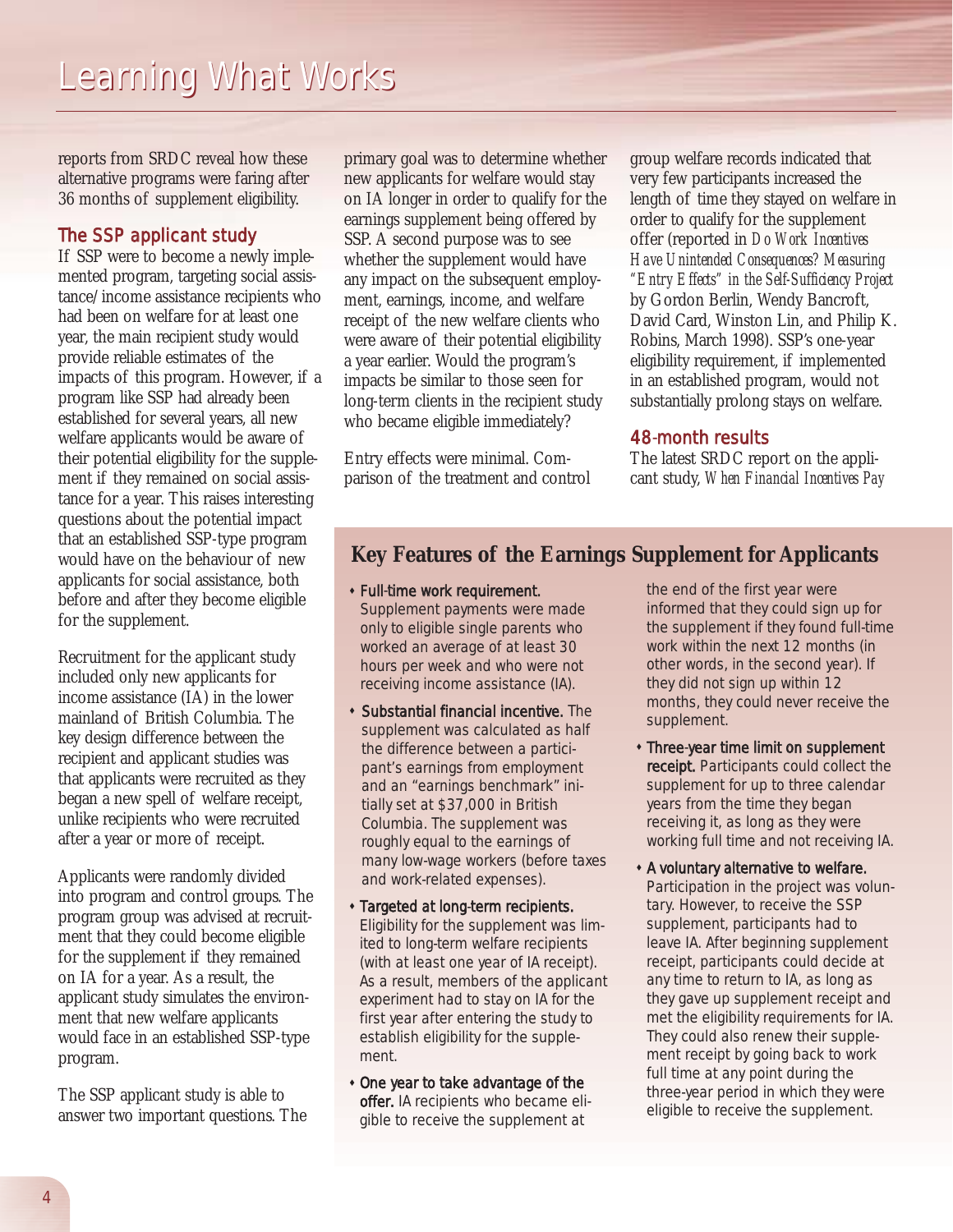*for Themselves: Interim Findings From the Self-Sufficiency Project's Applicant Study* by Charles Michalopoulos and Tracey Hoy, analyzes impacts on the subsequent employment, earnings, income, and welfare receipt of program group members, based on surveys administered to sample members 48 months after they entered the study. For program group members, who by definition had to spend 12 months on IA to become eligible for the supplement, the survey was administered 36 months after their supplement eligibility began.

Significant impacts on full-time employment, earnings, and poverty reduction were observed. During the fourth year after entering the study, nearly 45 per cent of program group members worked full time compared with 36 per cent of the control group: an impact of nearly nine percentage points. Earnings of program group members were also larger, by about 16 percentage points. This large impact on earnings reduced the proportion of program group families with income below Statistics Canada's low income cut-off by more than six percentage points.

Importantly, these employment and earnings gains of program group members have been achieved with no net increase in overall transfer payments. The supplement offer has essentially paid for itself through reductions in IA payments and higher taxes on earnings generated by the program. During the last six months of the follow-up period, program group members received on average \$129 per month in supplement payments. As a result of the full-time work requirement, program group members received \$69 less in monthly IA payments than control group members and paid an estimated \$56 per month more in taxes. The combination of increased tax revenues and reduced IA payments fully offset the cost of the SSP supplement payments.

Net transfer payments increased in the recipient study while they decreased in the applicant study. An earlier SRDC report offered the explanation that SSP had a greater effect on the earnings of applicants than on the earnings of recipients. This means that the program's impact on income taxes is also higher in the applicant sample. The larger earnings response may reflect the more recent labour market experience and education of the applicant sample. This finding holds out the prospect that a program like SSP can achieve positive impacts on employment and poverty and, once implemented, could pay for itself.

#### SSP Plus

SSP Plus was implemented to determine if the addition of job-search and employment support services could help a larger portion of individuals take advantage of the supplement offer by finding employment. This study is important because SSP's impressive impacts to date — demonstrating that financial incentives alone can be effective in encouraging economic self-sufficiency — were achieved largely because of the one third of welfare recipients who took up the supplement. A large portion of program group members — approximately two thirds — never took up the supplement. Many of these individuals simply could not find work within the 12-month period in order to qualify for the supplement.

SSP Plus services were intended to help program group members overcome two sets of difficulties: finding a job within 12 months in order to qualify for the supplement, and finding new employment in the event that they lost the job that initially qualified them for the supplement. The

#### **Services Available to SSP Plus Program Group Members**

**Employment Plan.** A blueprint for self-sufficiency was drawn up for each group member. It included information on employment barriers, goals, and anticipated use of SSP Plus services.

**Resumé Service.** SSP Plus program staff was available to draft, type, format, proofread, and print resumés.

**Job Club.** Enrolment in job clubs, led by SSP Plus job coaches, was encouraged. Emphasis was on early contact with employers, consistent follow-up, and the importance of maintaining a positive attitude.

**Job Coaching.** Program group members formed one-on-one relationships with SSP Plus program staff who offered practical advice and emotional support.

**Job Leads.** SSP Plus program staff collected and distributed news of job openings.

**Self-Esteem Workshop.** Program group members participated in exercises designed to build self-esteem.

**Other Workshops.** Workshops targeted program group members confronting job loss or looking for higher-paying positions.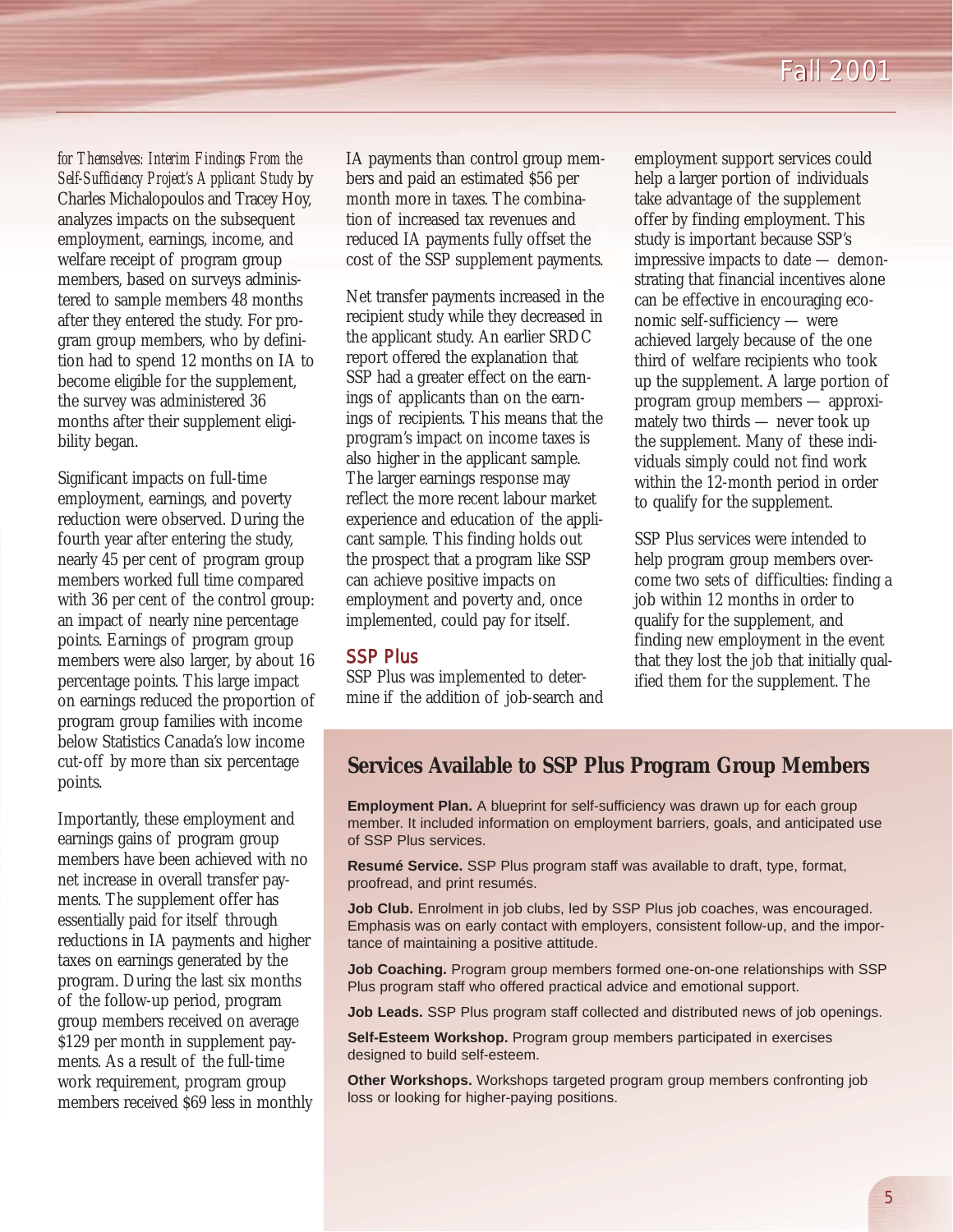study of SSP Plus should help answer two related research questions:

- Does the addition of employment services help more individuals find employment and take advantage of the supplement offer?
- Will they also be better able to retain these full-time jobs?

In other words, will SSP Plus lead to incremental impacts on employment, earnings, income, and welfare receipt over and above the effect of the supplement offer alone?

The nature of these questions led to a unique research design for SSP Plus. The program was targeted at a similar group of long-term IA recipients, located in New Brunswick, as in the main recipient study. But, this time sample members were allocated randomly to one of three research groups rather than simply to a program or control group. One group received the supplement offer and SSP Plus employment services (the SSP Plus program group). A second group received only the supplement offer (the regular SSP program group). In each program group, the supplement offer had the same key features as the offer in the main recipient study. A third control group received neither the supplement offer nor the SSP Plus employment services. This design allowed for multiple comparisons to reveal not only the joint effect of SSP Plus services and the supplement but also the incremental impact of adding SSP Plus services to the supplement offer.

#### 36-month results

The recent SRDC report, *SSP Plus at 36 Months: Effects of Adding Employment*



#### Monthly Full-Time Employment Rates Among SSP Plus, Regular SSP, and Control Group Members

*Services to Financial Work Incentives* by Ying Lei and Charles Michalopoulos, describes the effect that adding employment services to the supplement offer had on supplement use and subsequent employment and earnings. These findings are based on the analysis of surveys administered to sample members 36 months after they entered the study.

The addition of employment services had a significant impact on the number of individuals who found full-time work, and helped a larger proportion take advantage of the supplement offer. Approximately half of those in the SSP Plus program group managed to find a full-time job in the year after entering the study and qualified to receive the supplement. In contrast, only about a third of the group that

was offered the supplement alone managed to secure full-time employment.

The combination of employment services and an earnings supplement generated very large impacts on employment, earnings, income, and welfare receipt when compared with the control group who received neither services nor the supplement. More than twice as many people in the SSP Plus program group worked full time relative to the control group, and far fewer were in receipt of welfare. The earnings of those receiving employment services along with the supplement were \$100 higher per month and total income nearly \$200 higher per month compared with the control group who received neither services nor the supplement.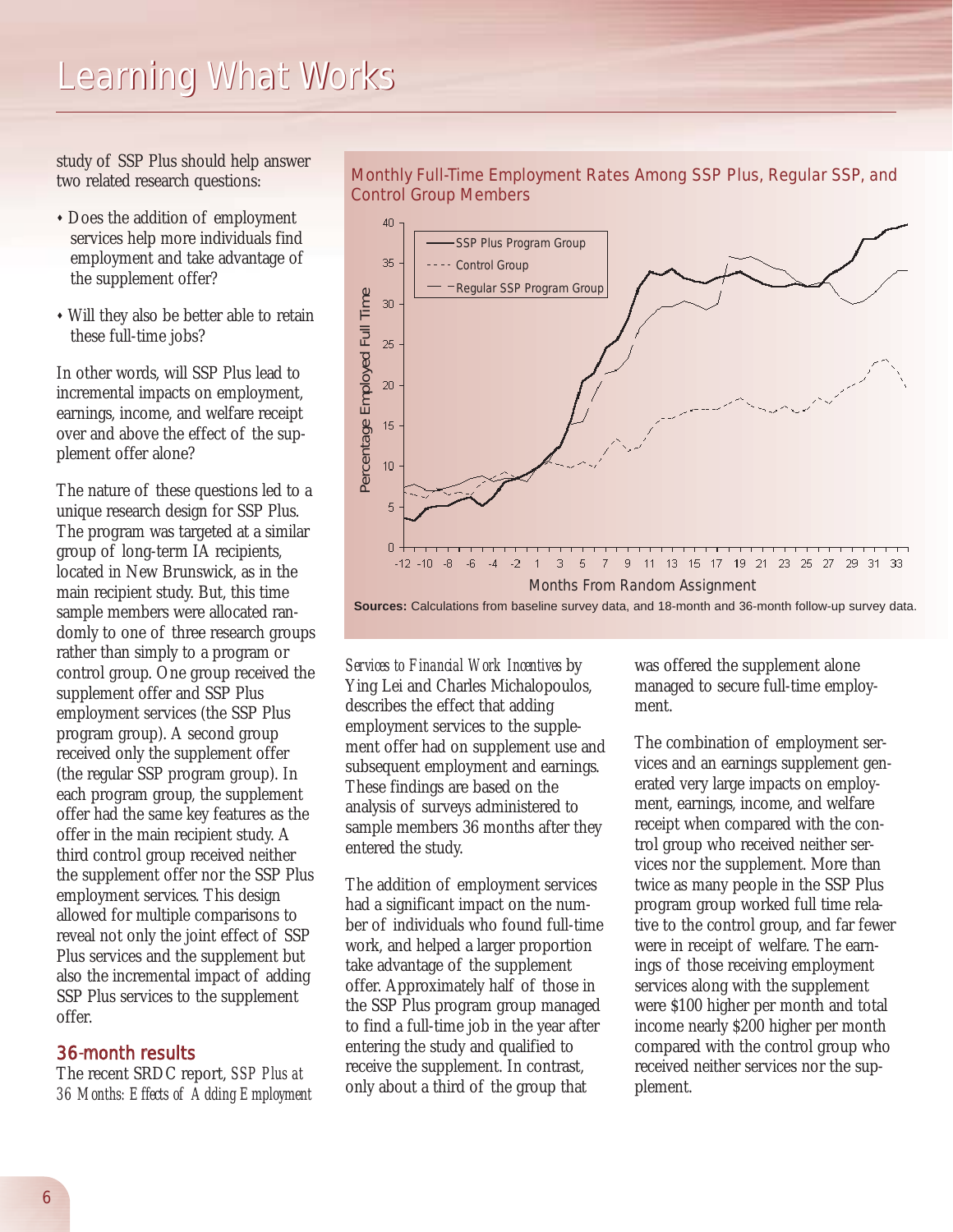The addition of employment services helped a larger portion of people qualify for the supplement by finding full-time employment during the first year of the study. But this difference in the ability to find work between the SSP Plus program group and those eligible only for the supplement did not translate into incremental impacts on monthly employment rates or other outcomes. This means that while those offered SSP Plus were better able to get jobs, they lost jobs more quickly too. A comparison of other outcomes for the two groups revealed few signifi-

cant differences. Nonetheless, the proportion of SSP Plus program group members who were in receipt of IA was lower and their total individual income was higher by nearly \$100 per month.

#### **Summary**

The applicant study and SSP Plus have both made significant contributions toward understanding delivery options for programs based on financial incentives. Future analysis and reports will continue to contribute to this understanding. It will be important to see

whether the employment and earnings impacts in the applicant study, achieved at no net cost to the government, persist when supplement eligibility ends for all program group members. In SSP Plus, use of employment services appeared to be growing at the end of the 36-month analysis period and it remains to be seen if the trend continues and what longer-term impact it has.  $\blacklozenge$ 

## The Jobs Partnership Program *Rewarding Performance in the Delivery of Services*

An idea that has gained acceptance is that finding and getting a job depends on whom you know (networks) and what you know (skills). Lack of connections can make the search for work more difficult, even for highly motivated individuals. By the time individuals apply for welfare they are desperate, having usually run out of funds and confidence. Individuals who are out of the job market may need help connecting with employers and may require more personalized attention than they can get in other generally available programs such as job clubs.

In January 2000 the Ministry of Human Resources (MHR) in British Columbia launched a two-year pilot project called the Jobs Partnership Program (JPP). JPP represents a profound shift in the makeup and delivery of labour market programs and services for welfare recipients. First, it focuses on a "work-first" strategy

*Both the literature and field research suggest that the JPP design represents a first in many areas of welfare reform.*

designed to help job-ready clients into jobs as quickly as possible instead of focussing on training programs. In addition, it introduces the concept of performance-based contracts for agencies responsible for the delivery of the program. Under such contracts, delivery agencies get paid according to results achieved as opposed to simply being paid for services provided.

Commissioned by MHR, SRDC conducted process research to describe JPP and its implementation. This work

was undertaken by Wendy Bancroft, Susanna Gurr, and David Gyarmati, and their report, *The Jobs Partnership Program: Pathways, Pitfalls, and Progress*, was recently presented to the BC government.

#### An innovative concept

The JPP pilot is based on a partnership between the government and two private sector agencies that were contracted to deliver the program: Destinations Job Link (a consortium of tourism and hospitality organizations), COTA (the Council of Tourism Associations of British Columbia), and Job Wave BC (headed by the West Coast Group International Consultants Ltd., an IT consulting firm for small business).

An employment-focused program, JPP provides time-limited employment services and supports to program participants to help them find jobs quickly and keep them. The major benefits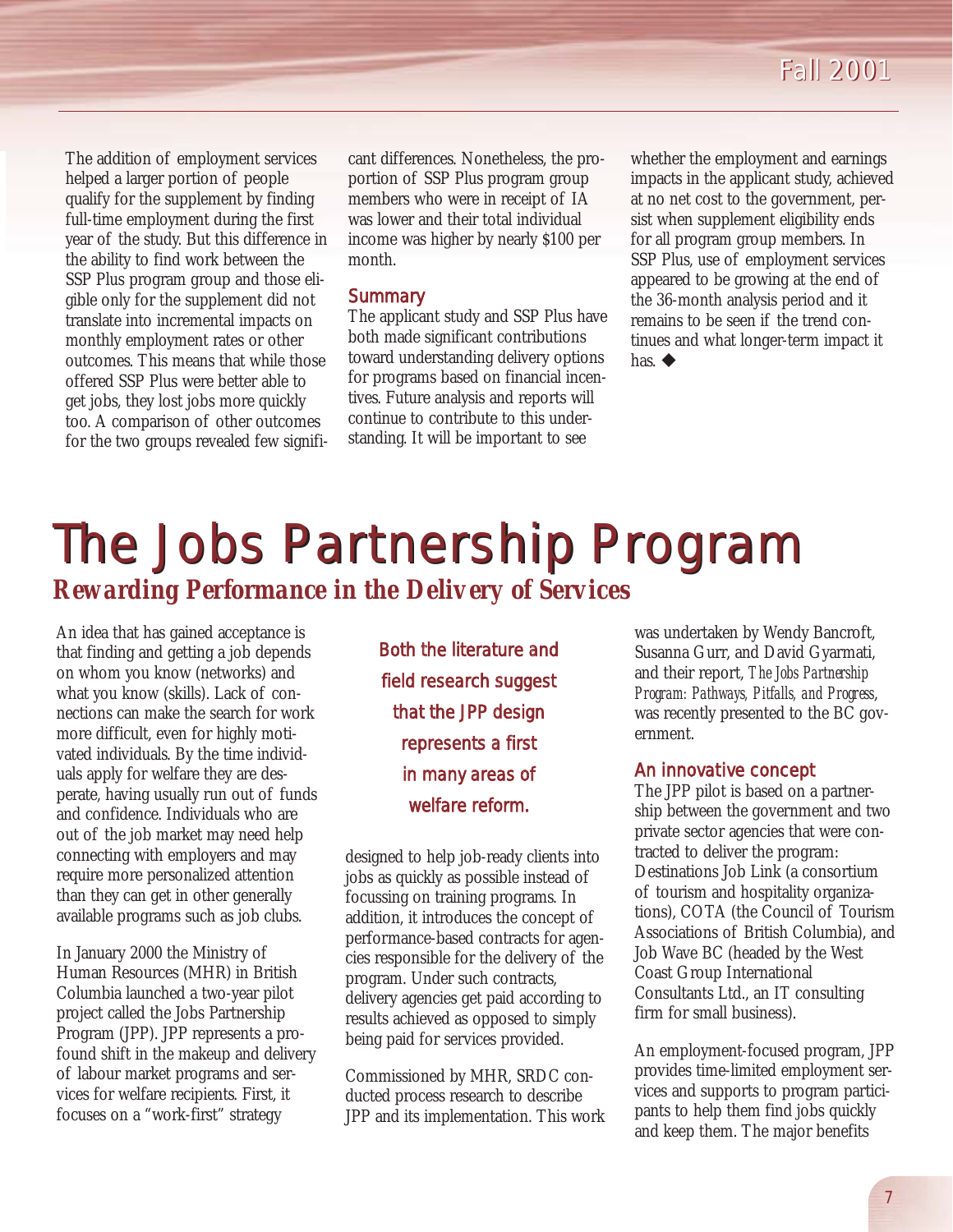and services JPP offers to its participants are job placements, pre-employment financial supports, and postplacement support services and incentives. Agencies receive payments from the government only when JPP participants become employed and independent of welfare. The program is expected to save the government money and to be self-financing.

The primary goal of JPP is to increase the number of welfare clients who find work. Many informants said the goal was to "link participants with jobs and keep them in jobs." It is expected that doing so would help reduce the number of cases on welfare and save welfare expenditures. JPP was designed to serve job-ready new welfare applicants. In targeting this group, the program works with individuals who typically have higher skill levels and more recent work experience. JPP is intended to intervene before these individuals become "trapped" on welfare.

Both the literature and field research suggest that the JPP design represents a first in many areas of welfare reform. The most notable areas include the following:

- " **A step toward more active programs.** JPP breaks from the passive approach by proactively connecting people to the labour market. People involved in delivering JPP present the message that "a job is better than welfare" and provide services to achieve that goal.
- " **Contracting arrangements that reward performance.** This is the first performance-based contract that the Ministry has entered. Agencies are paid when JPP participants are placed

into employment and stop receiving welfare payments. It is believed that performance-driven incentives will encourage more creativity and entrepreneurship in the development and delivery of programs.

" **Creating linkages with the business community by forming a public-private partnership.** The use of private agencies, instead of governments, with connections to industries to run employment-focused programs is rare and generally small in scale. The JPP agencies are in a unique position to facilitate the involvement of business, especially small businesses and tourism.

#### SRDC analysis

The SRDC study targeted four MHR administrative regions and two district offices within each region for a collective case study approach. The study used a number of information-gathering techniques and sources, including in-depth interviews with key informants at all levels of JPP implementation and operations, participation and job placement statistics, and observation of worker-client interactions. While the study was not intended to measure the net impact of JPP on its participants, nor to provide a fiscal impact analysis for the government, the findings nonetheless should help policy-makers and program staff gain insights into some of the factors that seem to contribute to program success.

Informants gave JPP excellent grades for having implemented the program so quickly, and for the effort that had gone into making the program "work." Several informants thought JPP represented one of their greatest learning experiences. The following lists practices in several areas that had been mentioned as making JPP better than other programs:

- . There were substantive efforts from both Ministry and agency staff to proactively track and monitor participant involvement, which many informants believed has lead to achieving higher program attendance and participation rates.
- "With JPP there is a lot of flexibility. It allows both Ministry and agency staff to change the structure in order to accommodate the program delivery in a way that respects regional realities and needs.
- "Most informants thought JPP would not operate well without a good working relationship among all partners. This relationship evolved and improved over time and as procedures became better cemented.
- Informants thought it was very important to the program's success to have dedicated JPP workers.
- " Informants emphasized the importance of having a good information system to track and monitor participants throughout their involvement with JPP.

The Jobs Partnership Program is a program with a clear goal. JPP's designers have implemented a "made-in-BC" concept of "work first," which is operating in all Ministry regions and in most parts of the province.

As discussed in the SRDC study, the Ministry and agencies experienced various implementation challenges and issues during their first year of operation, but none that prevented the pro-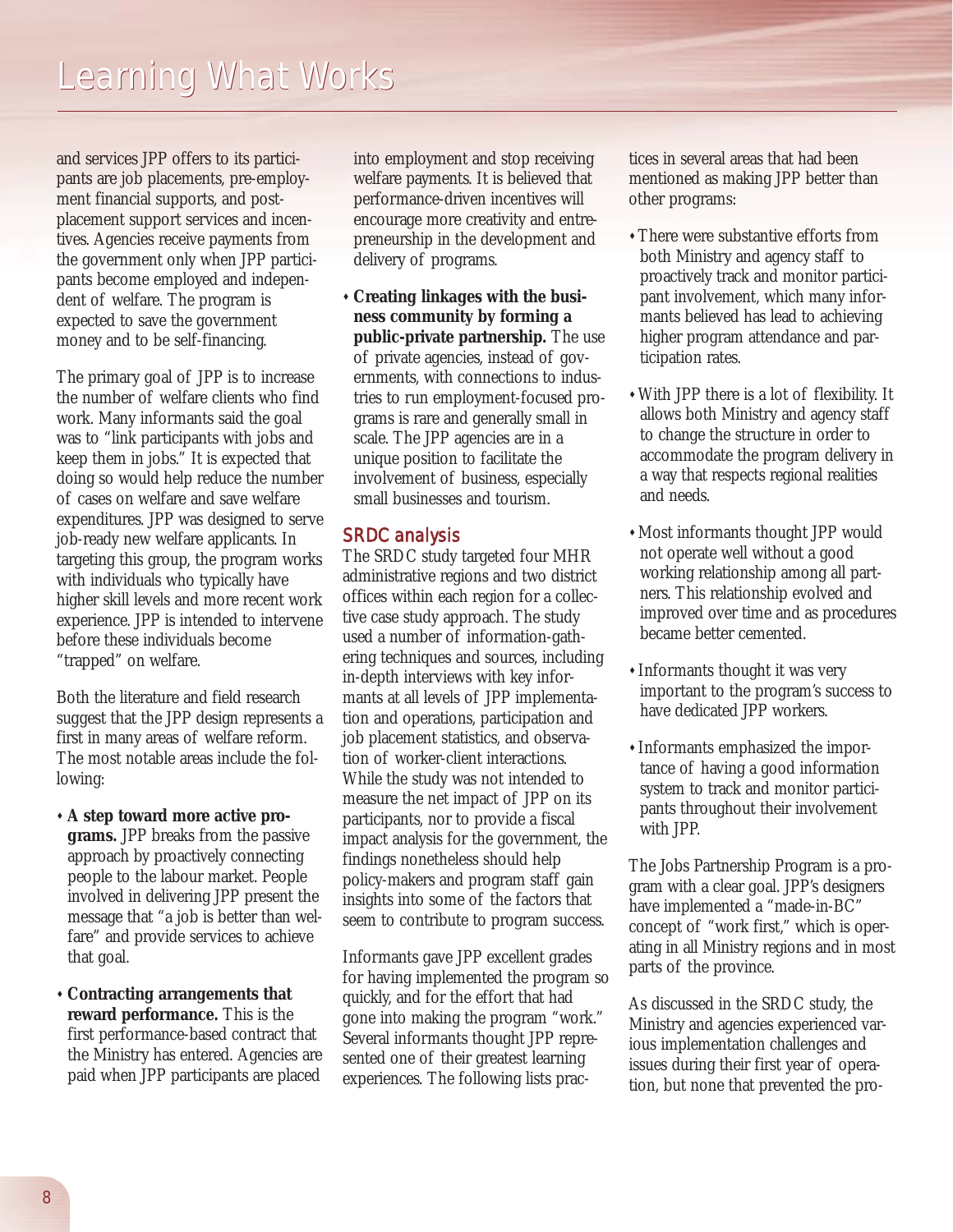### *Fall 2001 Fall 2001*

gram from achieving its placement targets for the first year.

Experience gained through JPP offers lessons in the following areas:

- "Establishing and preserving an employment focus in a program by using performance-based incentives;
- **\* Building positive relationships between** private and public agencies;
- "Assessing and getting feedback on the program continuously and making policy, contract, and program adjust-

ments along the way, which improves service delivery; and

"Putting a performance contract into practice.

Based on JPP's experiences to date the program shows promise. Overall, agencies are meeting their targeted placement numbers and getting people back to work. JPP placed over 6,000 participants in jobs in its first year of operation. Success in JPP has largely been discussed in terms of meeting targets and numbers of placements. However, some participants would have found

jobs even without the program; therefore, this measure can overestimate the true difference the program made.

The literature indicates that programs with a focus on getting people into jobs quickly can generate a large or more lasting increase in employment rates, earnings, and income than pure jobsearch programs. According to informants in the study, JPP appears to be achieving these outcomes; but without a proper impact evaluation, the question of how successful JPP is remains unanswered.  $\blacklozenge$ 

## SRDC Workshop on the Frequent SRDC Workshop on the Frequent Use of EI Use of EI

On July 5, 2001, in Ottawa, SRDC hosted a "Workshop on the Frequent Use of Employment Insurance in Canada." A roundtable of both academics and policy practitioners, the workshop was an opportunity for SRDC to discuss with experts from across the country the findings and new insights coming out of its research initiatives in this area. This research is featured in two reports published earlier this year. *The Frequent Use of Unemployment Insurance in Canada: The Earnings Supplement Project* presents an analysis of the characteristics, behaviour, and attitudes of Employment Insurance (EI) beneficiaries who responded to the Survey on Repeat Use of Employment Insurance. A companion report, *Essays on the Repeat Use of Unemployment Insurance: The Earnings Supplement Project*,

is a compilation of essays by Canadian academics that further explore the Survey on Repeat Use of Employment Insurance data.

The workshop also provided SRDC with an excellent opportunity to undertake a forward-looking examination of the circumstances of those who have a strong dependence on EI benefits, and identify research topics that could contribute to broadening our understanding of the complex phenomenon of frequent reliance on EI.

There are many possible causes of the frequent use of EI benefits: some individuals are facing a rationed labour market because of depressed local demand conditions or seasonal demand; others are unable to fill jobs

that are available because they lack the required skills; a significant number of workers and firms are engaged in implicit contracts whereby firms lay off workers temporarily as an adjustment to demand fluctuations, and workers accept this arrangement with the understanding that they will be hired again by the same employer; or other individuals, acting independently of their employer, adopt employment patterns that incorporate frequent recourses to the EI program for various reasons. The causes are multiple, complex, and somewhat interrelated, and reflect the heterogeneous pattern of interactions between claimants' work experience and their use of the EI system. This heterogeneity makes the task of designing alternative policy approaches even more complex.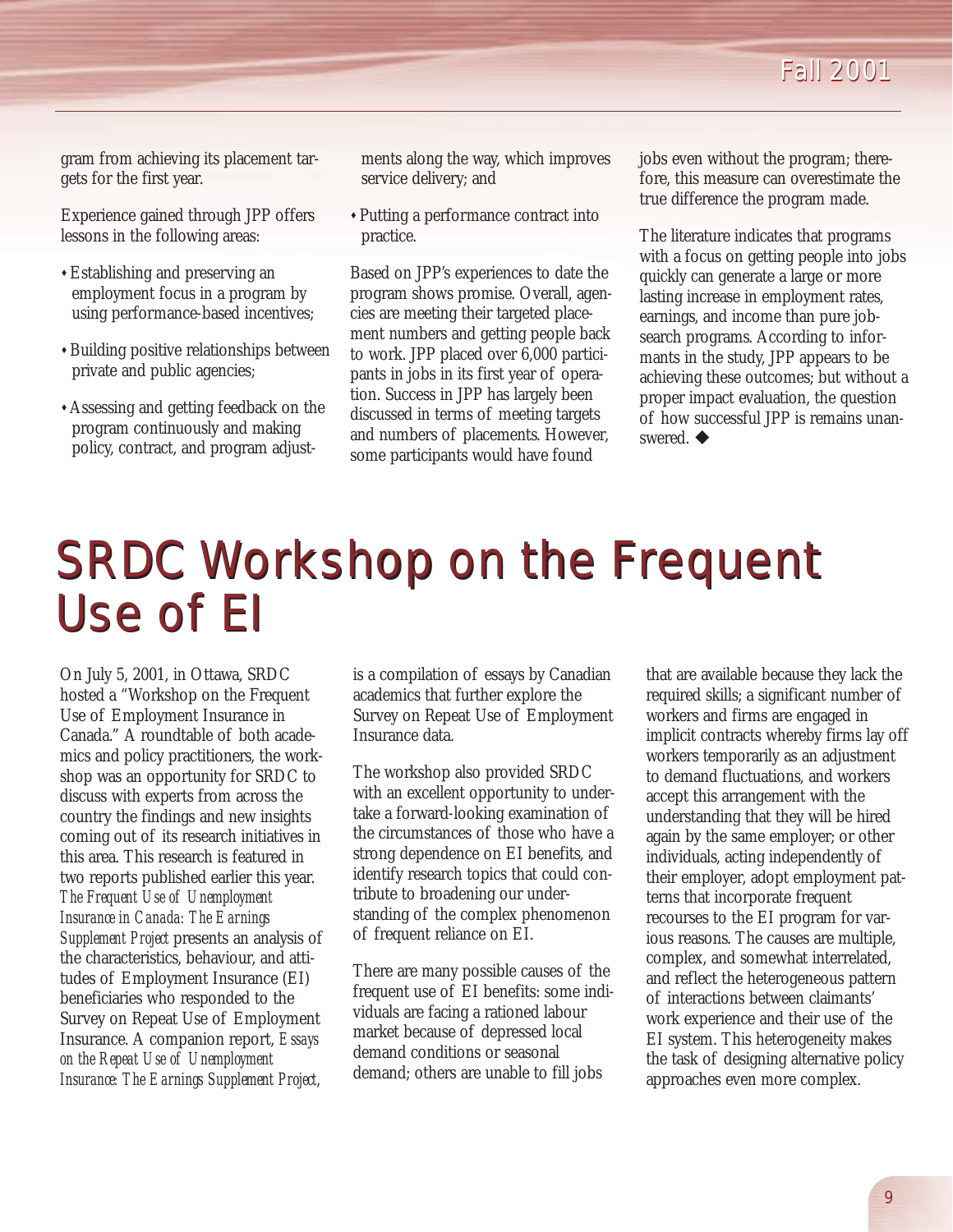Experts present at the workshop pointed out that the typology of EI claimants proposed by David Gray and Arthur Sweetman — and described in their essay "A Typology Analysis of the Users of Canada's Unemployment Insurance System: Incidence and Seasonality Measures" - is an important contribution to this body of research (see "Repeat Users — A Complex Reality" in *Learning What Works, Volume 1, Number 2,* for a discussion of their research findings). By breaking down repeat users into six different categories based on their history of EI use, their typology leads to a better understanding of how individuals are utilizing the EI program and provides a useful distinction between different types of workers who can have very diverse employment experiences and needs. Participants suggested that this typology should be used for further analysis of worker behaviour in relation to EI. For instance, future research should explore differences between rural and urban repeat claimants, and issues of interregional mobility, comparing the situation and economic outcomes of workers who move to other localities with better employment opportunities with that of workers who stay in their region of origin.

One of the key insights stemming from recent SRDC research is the finding that many repeat users tend to make claims in a distinctly seasonal fashion, whether or not they are "seasonal workers." This confusion surrounding the concept of seasonality was echoed in the workshop discussions. Participants agreed that there is a need for a clear distinction between

*One of the key insights stemming from recent SRDC research is the finding that many repeat users tend to make claims in a distinctly seasonal fashion, whether or not they are "seasonal workers."*

seasonal workers and seasonal jobs. Such issues as the appropriate measurement of seasonality, the multi-dimensionality of seasonality, and its implications for policies deserve further analysis and would certainly help assessing the extent to which seasonality contributes to the frequent reliance on EI benefits.

With a significant proportion of youth repeatedly using EI — 19 per cent of young men and 12 per cent of young women — another major area of concern among participants was the need for further study of young claimants. Findings from the Survey on Repeat Use of Employment Insurance reveal that young repeat EI users are overrepresented in unskilled occupations compared with young occasional EI users, even more so than older EI users. The current EI program might

not be the most suitable instrument to deal with some forms of transitions from periods of activity to periods of inactivity among young workers. There is a need for research that would provide the empirical and analytical evaluations of key issues that are essential to formulating support measures better adapted to the special needs of youth. A key policy issue is whether the EI system can compensate older workers who lose their jobs without creating adverse effects for younger workers. This matter is of particular importance since empirical evidence suggests that young people who claim EI are more likely to become dependent on the system in the future.

All in all, the workshop provided SRDC with an excellent opportunity to gain insights from academics and policy-makers with well-known expertise in the area of income security policies and labour market issues. Its success has reinforced SRDC's plan to pursue further research in the area of repeat use of EI, an issue that has been a central topic in the history of Canada's unemployment insurance system. SRDC's Workshop on the Frequent Use of Employment Insurance in Canada demonstrated that there are numerous questions that remain unanswered at this time. SRDC's forthcoming empirical and analytical work will be aimed at broadening our understanding of the phenomenon in a way that will help design new demonstration projects as possible responses to some of the identified current challenges.  $\blacklozenge$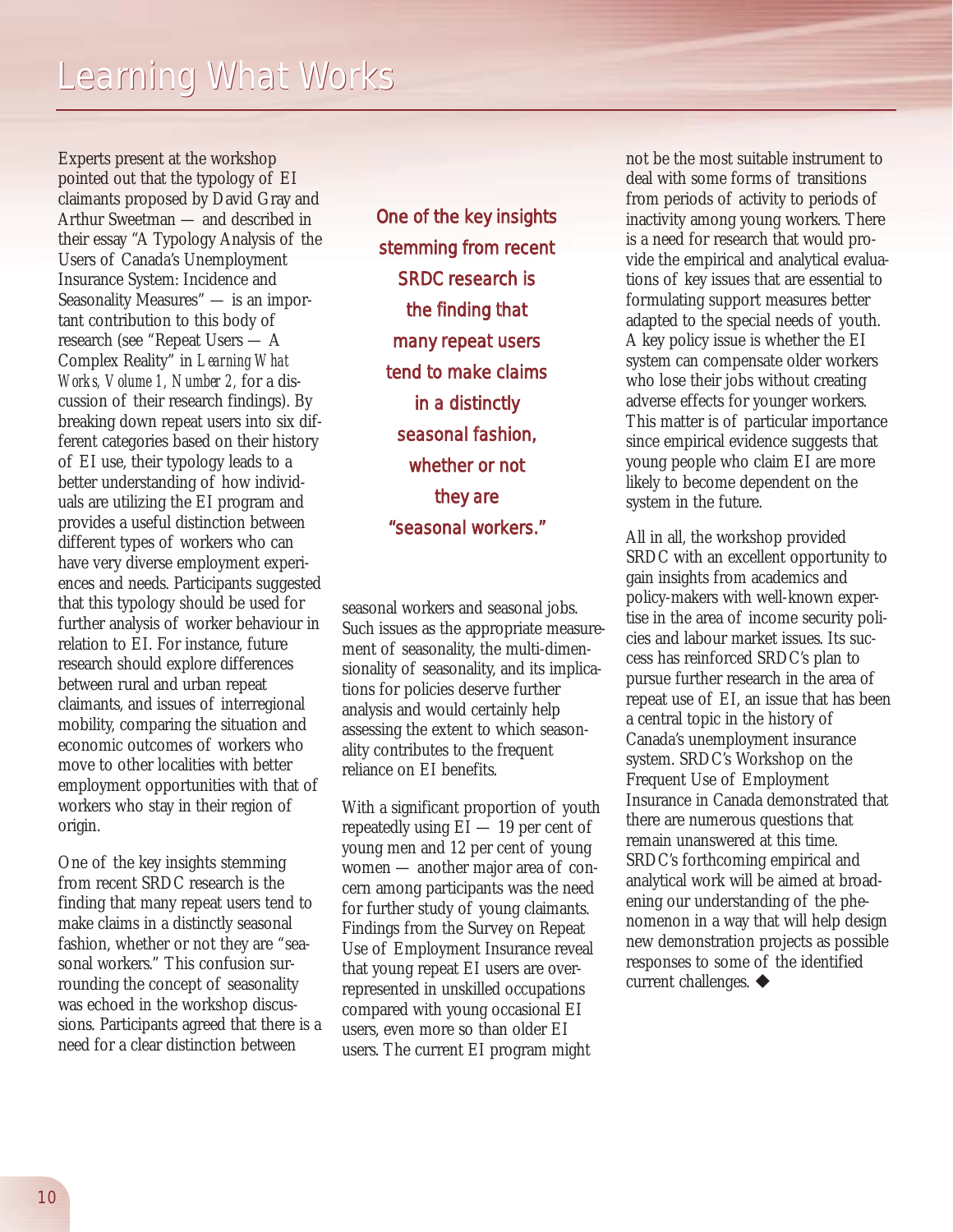## **Evaluating Community Learning** *SRDC Collaborates in the Understanding the Early Years Initiative*

There is an increasing awareness of the critical importance of the cognitive, emotional, and behavioural development of a child during their first five years of life. It is during this period of time, for instance, that development of the neural network is rapid and highly specialized; branches of brain cells (dendrites) become denser and the number of synapses (the gaps between brain cells through which chemical messages pass) increases, maximizing learning abilities in children. A-two-year-old's "thinking" brain has 50 per cent more synapses than the adult brain, affecting what new information they can learn and store (Huttenlocher, 1994).

The rate of brain activity is high during these early years. For example, a healthy five-year-old child's brain operates at roughly one and a half times the capacity of an adult's brain (Chugani, Phelps, & Mazziota, 1987).

Neuroscientists now know that development during the early years is like "putting the foundation in and framing up a house" (Ellers, 2, n.d.). The right "building materials" must be present for healthy child development, including good nutrition, as well as nurturing and stimulating environments in the home and in the community. Children need to feel protected and to grow up with a positive sense of self, confident in their ability to achieve their goals.

There is also increasing awareness of the ways in which communities can influence a child's development. The success of the provision of learning and skill development opportunities for low-income families, as well as of safe neighbourhoods and opportunities for social mixing has resulted in a change in the way governments are approaching program development. Many recent initiatives have been targeted toward improving child development outcomes through increasing the community's capacity to support children and their families. It is believed that, rather than topdown government-imposed programs that target specific populations, these "comprehensive community initiatives" are more likely to encourage fundamental and sustainable change.

In early 1999 Human Resources Development Canada (HRDC) launched an initiative called Understanding the Early Years (UEY). UEY is an experimental program that is intended to build community capacity for learning and action. It aims to support the development of self-reliant, sustainable community development through involving those same communities in the process of collecting and disseminating data relevant to child learning outcomes in local neighbourhoods. The UEY initiative is based on the premise that learning is not only a cognitive process but is also the result of well-being

across several dimensions including the following:

- "Physical health and well-being
- " Social competence or the ability to get along with other children, accept responsibility for one's own actions, and work independently
- **Emotional health and maturity,** including the absence of issues of aggression, restlessness, or sadness
- "Language and cognitive development including basic reading and numeracy skills
- "Communication skills and general knowledge

Formed in 1996, the Early Years Action Group (EYAG) in North York became the prototype site for the UEY initiative. The EYAG was interested in readiness to learn at school, and community effects (i.e. how well children were supported by their community before getting to school). Later that year five more pilot sites, in communities stretching from British Columbia to Newfoundland, were added. Each site has a local research coordinator, with the coordinators' efforts guided by multi-sectoral coalitions of community groups involved in early childhood development.

Using a specially designed Early Development Instrument (EDI) developed at McMaster University, as well as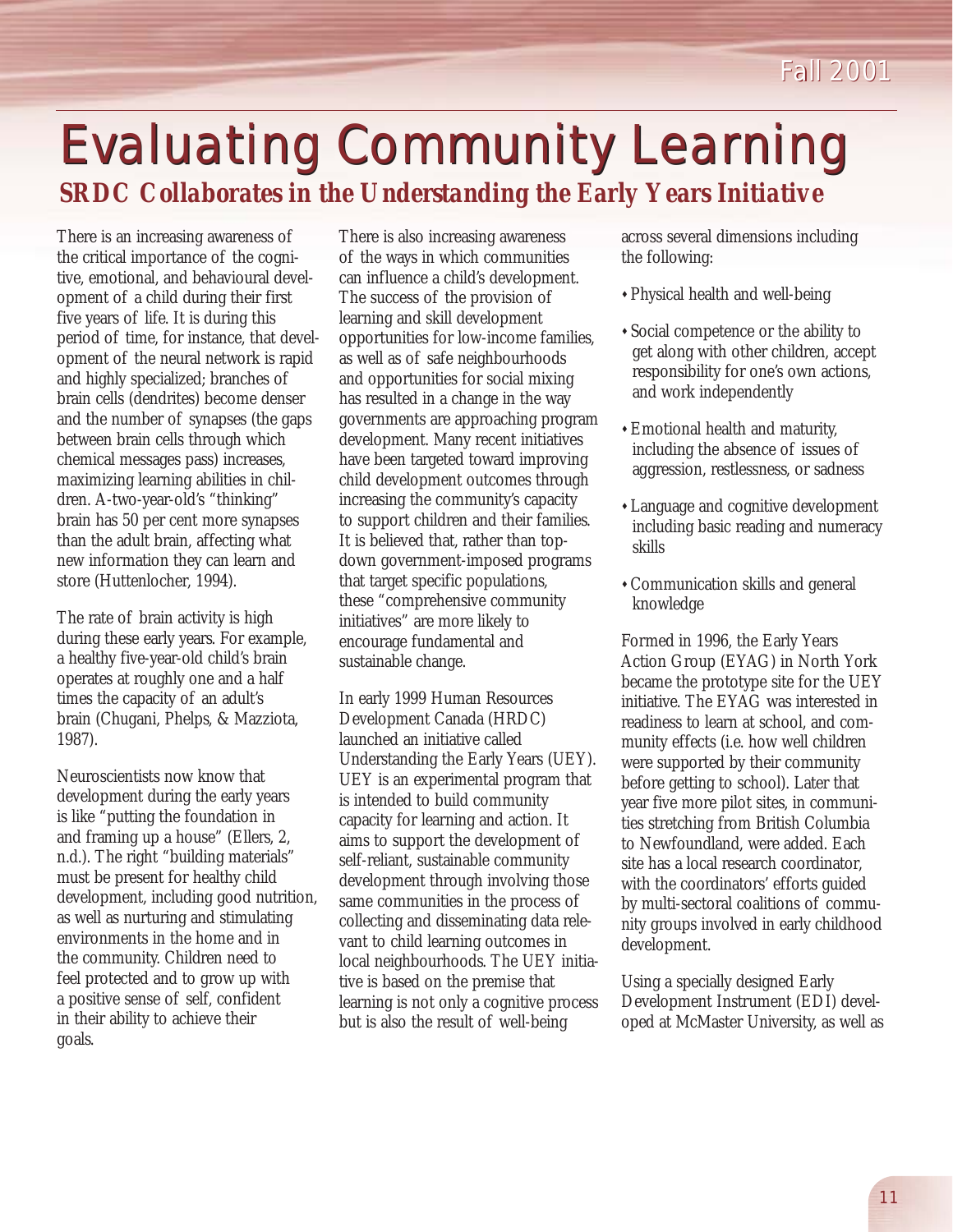the National Longitudinal Survey of Children and Youth (NLSCY), data on child outcomes were collected from teachers, and from parents and their children. In addition, each site conducted community mapping studies providing a visual portrait of the physical and socio-economic characteristics of the neighbourhoods in which the children live, as well as the types and locations of programs and services available for the children and their families. These activities were the basis of Phase I of UEY.

In Phase II of UEY, the Community Coalitions and the research coordinators will focus on making the results of these studies available to community members. The premise of doing so is that access to information about child development will enable members of the six pilot communities to make informed decisions about the kinds of changes necessary to improve and support child development in their neighbourhoods. In other words the project will stimulate a "data driven dialogue" that results in collaborative community learning (Torjman, Leviten, Camp, & Makhoul, 2001). It is further hoped that this knowledge will stimulate action toward new or improved supports for community and family well-being that will result in improved child learning readiness outcomes.

Will this process of community learning be effective? The activities undertaken within each of the pilot project sites to promote community learning and action during Phase II of UEY will be the focus of SRDC's collaboration with HRDC and with each

of the six pilot projects. SRDC will have the task of evaluating what occurs during Phase II of the UEY project.

SRDC's evaluation will focus on two areas: (1) documenting the process of knowledge exchange, and (2) identifying what works and what does not work in achieving the desired outcomes.

SRDC's research activities to date have focused on preparation of the research design, and on formative research conducted in five of the six pilot sites: Prince Edward Island, Southwest Newfoundland, Winnipeg, Prince Albert (Saskatchewan), and the "Fraser North" area of BC's lower mainland. With the resumption of more intensive community activity after the summer holiday period, formative research will take place in the sixth site, North York Quadrant in Toronto.

During these visits, researchers were given an opportunity to meet and talk with members of the community coalitions, and were able to gain a visual sense of the communities. Information was gathered about the makeup of the coalitions, the community environment, and potential barriers and opportunities facing the coalitions as they prepare to enter Phase II of UEY. Subsequently SRDC will be returning to each site at regular intervals to interview the research coordinators, members of the community coalitions, parents, and members of the public about the UEY initiative. A full report will be submitted to HRDC in the spring of 2004.

#### References

- Chugani, H. T., Phelps, M. E., & Mazziotta, J. C. (1987). Positron emission tomography study of human brain functional development. *Annals of Neurology, 22,* 487–497.
- Ellers, F. (n.d.). New research spurs debate on early brain development: Don't waste child's first years, scientist urges. *Courier-Journal.com.* Retrieved July 31, 2001, from the World Wide Web: http://www.courier-journal.com/ cjextra/childcare/day1\_brain.html
- Huttenlocher, P. R. (1994). Synaptogenesis, synapse elimination, and neural plasticity in human cerebral cortex. In C. A. Nelson (Ed.), *Threats to optimal development: The Minnesota symposium on child psychology, Vol. 27* (pp. 35–54). Hillsdale, NJ: Lawrence Erlbaum Associates.
- Torjman, S., Leviten, E., Camp, C., & Makhoul, A. (2001, July). *From information to application: How communities learn.* Unpublished manuscript.  $\blacklozenge$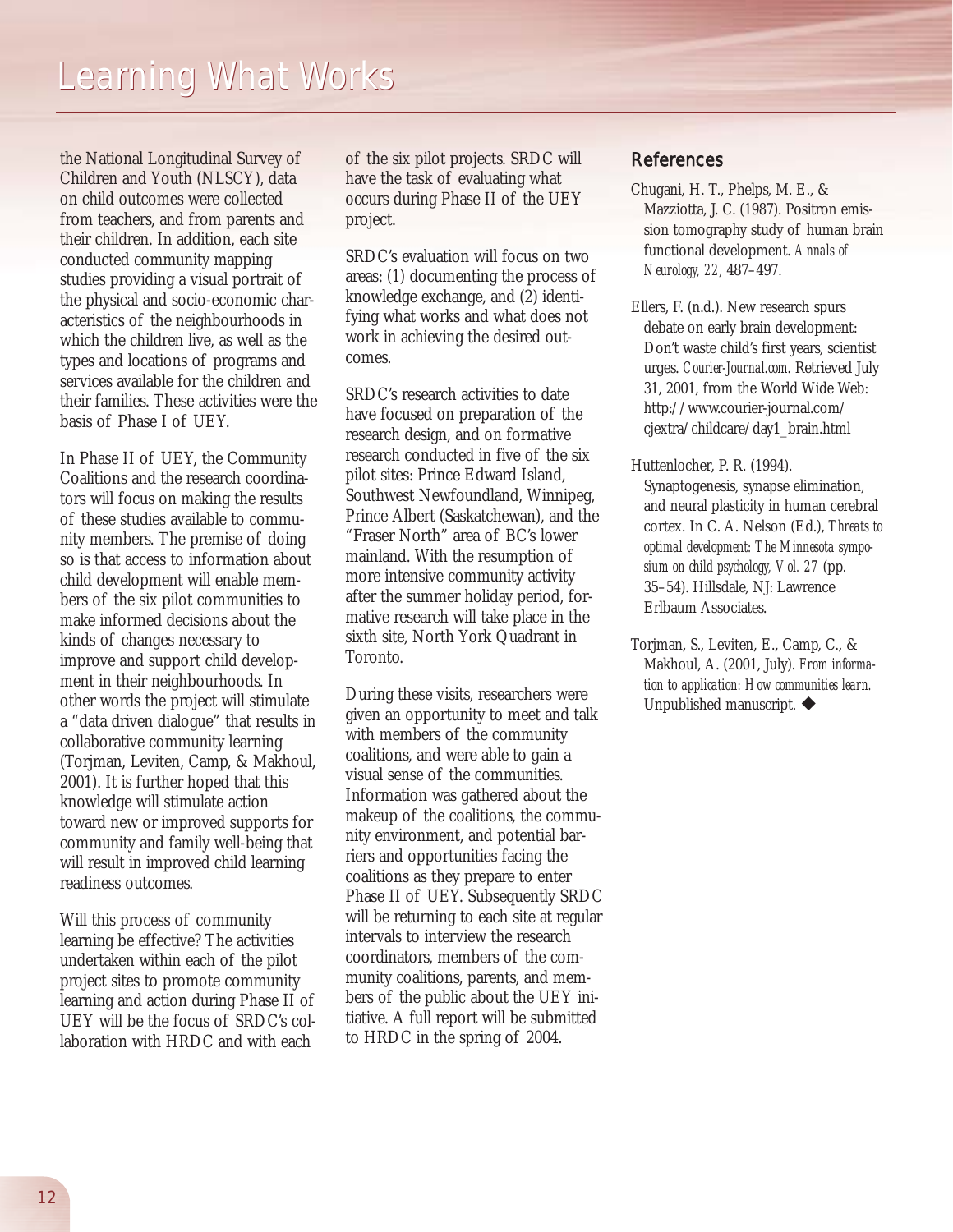# **Publications**

SRDC's reports are available free-of-charge by visiting our Web site at **www.srdc.org** or by contacting the SRDC office in Ottawa at 50 O'Connor Street, Suite 1400, Ottawa, Ontario K1P 6L2; telephone (613) 237-4311; fax (613) 237-5045; e-mail info@srdc.org

#### **New Lessons From the Self-Sufficiency Project (p. 3)**

**SSP Plus at 36 Months: Effects of Adding Employment Services to Financial Work Incentives**, by Ying Lei and Charles Michalopoulos

This report presents new findings from the SSP Plus study, describing its impacts on participants' earnings, incomes, and welfare payments. It also examines the continuing impacts of the addition of employment services on the number of individuals finding full-time work and, therefore, qualifying for the supplement.





**When Financial Incentives Pay for Themselves: Interim Findings From the Self-Sufficiency Project's Applicant Study**, by Charles Michalopoulos and Tracey Hoy

This report presents interim findings from Self-Sufficiency Project's "applicant study." It explores the ongoing effects of this supplement on the employment, earnings, income, and welfare receipt of long-term welfare recipients.

#### **Newly published SRDC working paper**

**Measuring Wage Growth Among Former Welfare Recipients**, by David Card, Charles Michalopoulos, and Philip K. Robins

This paper examines the effect of the Self-Sufficiency Project on the rate of wage growth among the long-term welfare recipients who were induced by the financial incentives of the program to enter the work force.